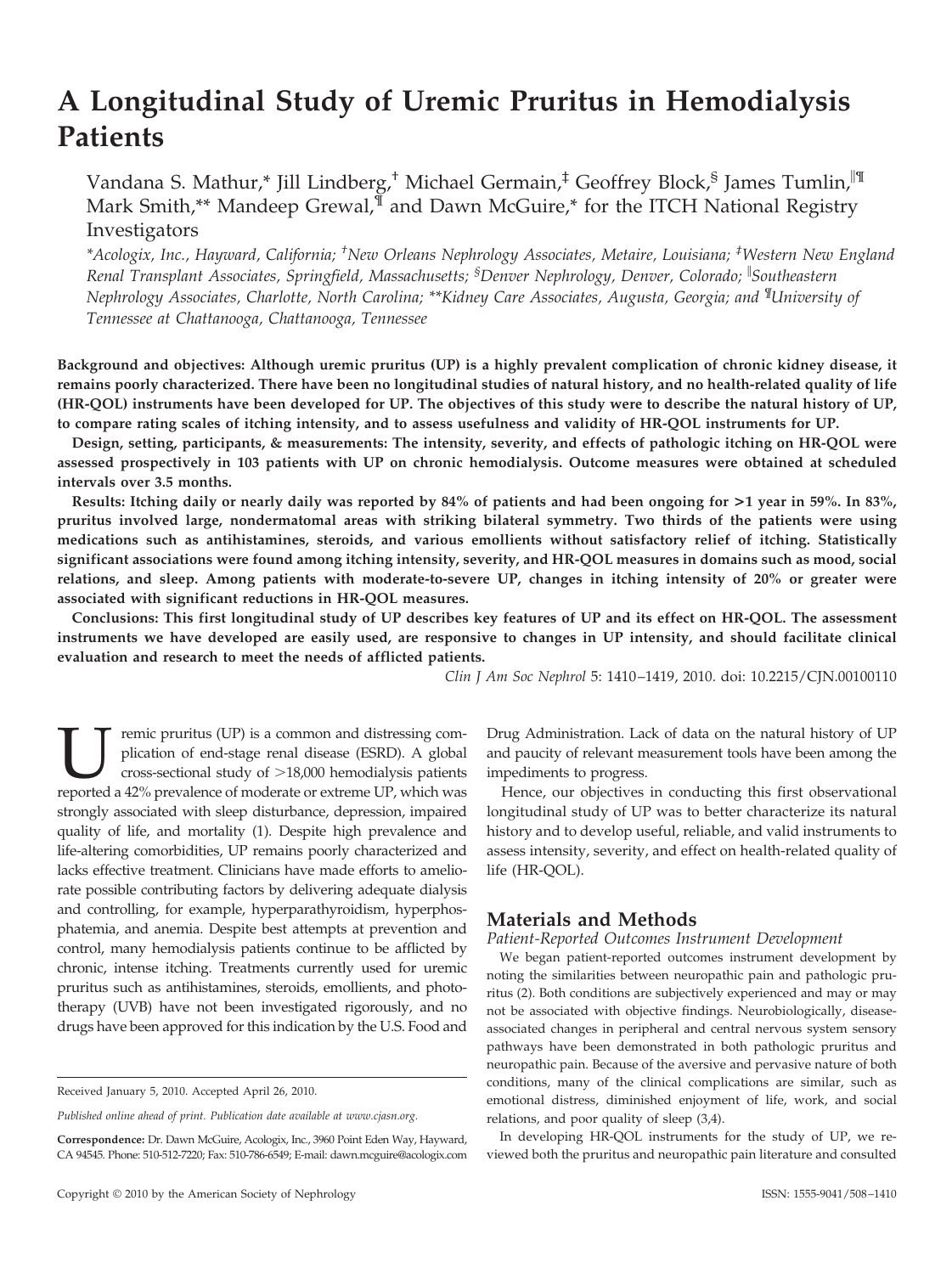9. The effects of your itching on your desire to be with people<br>10. The effect of your itching making it hard to work or do what you enjoy

*Figure 1.* Skindex-10. Patients filled one of seven bubbles ("0 [never bothered], 1, 2, 3, 4, 5, and 6 [always bothered]") for each of the questions. The total score was the sum of the numeric value of each answered question. The domain scores were sums of the following: disease domain (questions 1 to 3), mood/ emotional distress domain (questions 4 to 6), and social functioning domain (questions 7 to 10).

physicians specializing in nephrology, pain, neurology, and dermatology. To ascertain expert opinion on UP and its sequelae, we convened a panel of leading physician and scientific experts on pruritus from the United States, Japan, and Europe. To elicit patients' perspectives, we used responses from a web-based survey of ESRD patients with UP.

On the basis of this input, we developed several tools for this investigation. For itching intensity, we adapted two scales from those used most widely for quantifying intensity of pain: the 100-mm visual analog scale (VAS) (5–12) and the 11-point numerical rating scale (NRS) (13–15). The VAS scale already has been used for assessing itching intensity in clinical trials (5–12). We were interested in comparing patients' ease of use of the NRS with the VAS and in measuring correlations between the two scales. The UP intensity scales were designed to measure "worst"

itching over the previous 24 hours, with separate measurements for worst daytime and worst nighttime itching.

Two quality of life (QOL) measures in particular influenced our development of UP QOL instruments: the Skindex-16, widely used for pruritic dermatologic disorders and previously correlated with the VAS (16), and the Brief Pain Inventory, developed for use in neuropathic pain (17). Both the Brief Pain Inventory and the Skindex-16 have overlapping domains of mood, emotional distress, and social functioning, underscoring the similarity in the construct for evaluating HR-QOL in pain and pruritus. The Brief Pain Inventory additionally includes a question on disruption of sleep, known to complicate UP, and also a body diagram useful for showing spatial distribution of symptoms.

Developed for UP, the "Skindex-10" and "Brief Itching Inventory" (BII) are shown in Figures 1 and 2. Because sleep disturbance is a commonly reported complication of nocturnal itching, we adapted the sleep survey from the Medical Outcomes Study (MOS) (18), a 2-year study of patients with chronic conditions. The "Itch MOS" is shown in Figure 3. In addition, we developed a multidimensional question ("Self-Assessed Disease Severity") to allow patients to categorize themselves into one of three "types" of patient (*e.g.*, A, B, or C), depending on severity of concomitant signs and symptoms (Figure 4). This selfcategorization instrument was previously tested in a web-based survey of 101 patients on hemodialysis and found to predict intensity and chronicity of UP (3).

#### *Statistical Analyses*

Continuous variable endpoints were compared using ANOVA with *post hoc* analysis by all pairwise multiple comparisons (Tukey). Categorical variables were analyzed using  $\chi^2$  or Fisher's exact test. Correlations were derived from a simple linear regression model.



*Figure 2.* Brief Itching Inventory. Patients filled 1 of 11 bubbles ("0 [itch does not interfere)] 1, 2, 3, 4, 5, 6, 7, 8, 9, and 10 [itch completely interferes]") for each of the questions above. The total score was the sum of the numeric value of each answered question. The body diagram was not quantified.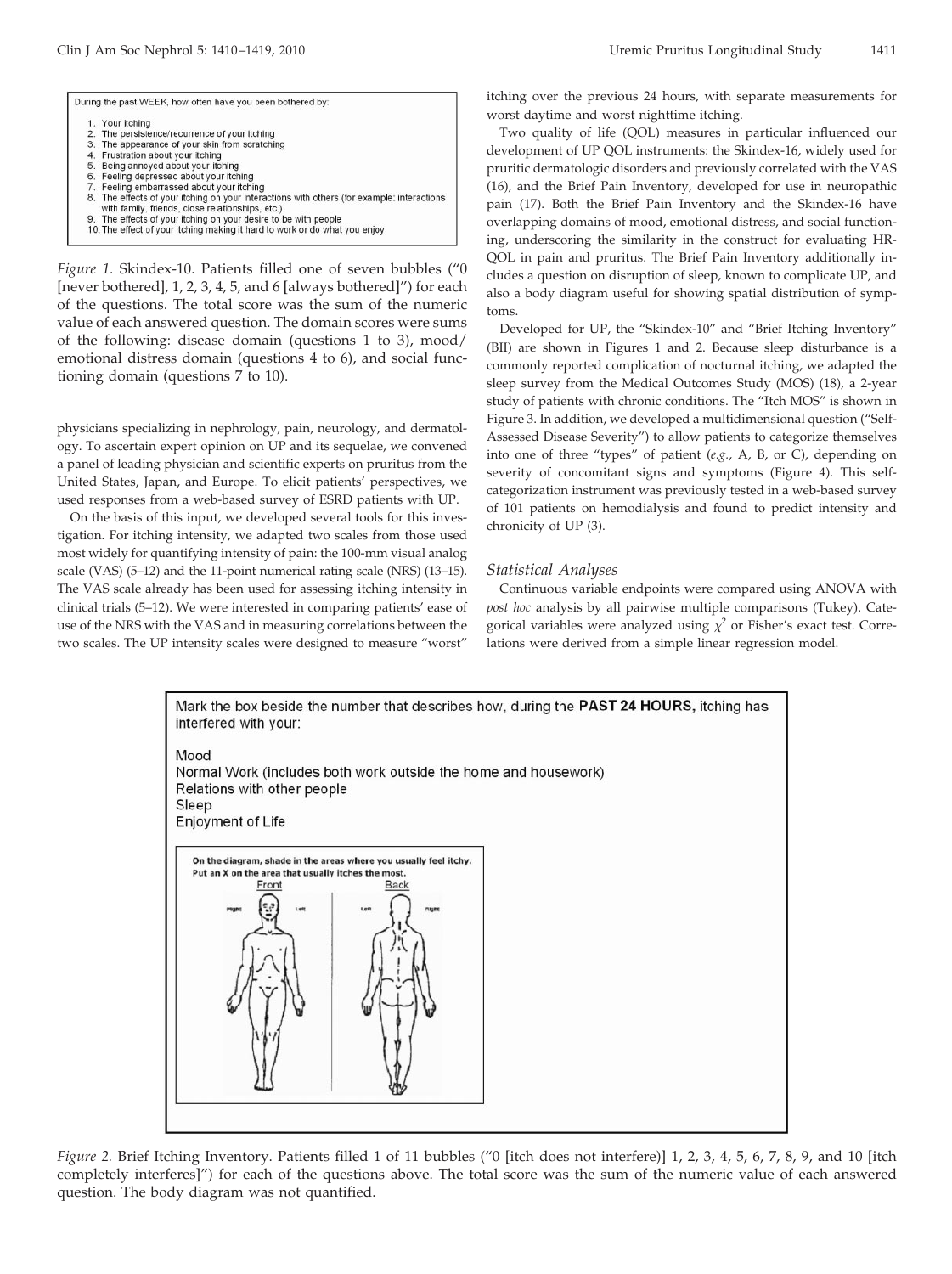*Figure 3.* Itch MOS (of sleep). For most questions, patients circled one of six numbers ranging from "1" ("all of the time") to "6" ("none of the time"), indicating the frequency of various aspects of pruritus-related sleep disruption over the preceding week. Patients also estimated the average amount of sleep per night during the past week.

8. awaken during your sleep time and have trouble falling asleep again because of itching?

| I often have scratch marks on my skin that may or may not bleed or get |
|------------------------------------------------------------------------|
|                                                                        |
|                                                                        |
|                                                                        |

*Figure 4.* Patient self-categorization of pruritus disease severity. Patients selected one of three patient profiles that most closely resembled them.

#### *The ITCH National Registry Study*

In this prospective, multicenter, longitudinal, observational study, 103 patients on stable hemodialysis were enrolled from 13 dialysis units in the United States. The study was approved by an institutional review board and all patients gave their written informed consent. Patients who were -18 years, had been receiving chronic hemodialysis three or more times per week, had pruritus (defined as score of  $>10$  mm on a 100-mm VAS), and were able to understand and complete the patient questionnaires were recruited for the study. Patients who had pruritus that was attributed to a cause *other* than ESRD or its complications were excluded. Potential causes of pruritus such as hyperparathyroidism or anemia were considered to be complications of ESRD; therefore, such patients were allowed to enroll in the study. Patients were excluded if they had had a significant alteration in their dialysis regimen within 2 weeks of screening, such as changes in dialysis filter type, increase or decrease by  $>1$  h/wk in prescribed dialysis time, change in type or site of dialysis access, or change in prescribed blood flow rate by  $>100$  ml/min.

Patients completed questionnaires during their hemodialysis sessions or while they were physically in the dialysis unit under staff supervision. The questionnaires included the VAS, NRS, Skindex-10, BII, Itch MOS, and the Self-Assessment of Disease Severity. The Beck Depression Index was also administered to evaluate the most common comorbid affective disorder among patients with ESRD (19,20).

Site personnel were carefully and consistently trained, in person, by a single trainer, on administration of the study patient questionnaires. We standardized the patient experience by having site personnel read aloud a set of instructions before the completion of every questionnaire. Patients underwent two practice sessions for training purposes during which they completed all of the questions that they would encounter during the study. They were to complete the surveys without input on the answers from site staff or other patients. Study coordinators collected laboratory, dialysis, medical history, and medication information by chart review.

The study was conducted in two phases: a 12-week initial study (part 1) and a 2-week follow-up study (part 2). During part 1, patients underwent a screening visit, two training sessions over 1 or more days, a baseline visit, and six follow-up visits (one every 2 weeks). During part 2, patients underwent six visits on six consecutive dialysis sessions over approximately 2 weeks. The investigator at one site left his practice between parts 1 and 2 of the study. As a result, his 13 patients (9 men and 4 women) were not able to participate in part 2. The etiology of end-stage renal disease in these patients was hypertension  $(n = 9)$ , diabetes ( $n = 3$ ), and glomerulonephritis ( $n = 1$ ), and their mean worst night and day VAS scores were  $63 \pm 18$  and  $61 \pm 15.6$  mm, respectively.

The objectives of the two study phases were to describe disease activity over longer and shorter intervals of time and, in part 2, to conduct test-retest reliability assessments on selected outcome measures (*e.g.*, VAS, the correlation of BII with Skindex-10, the correlation of VAS with Skindex-10, and the relationship between both Skindex-10 and BII and Self-Assessed Disease Severity).

# **Results**

#### *Baseline Characteristics*

Baseline characteristics of the study population are summarized in Table 1. A medical history of depression (38.5%), anxiety (25.6%), and insomnia (25.6%) were common, but only 3.6 and 1.3% of patients had a history of dermatitis or xerosis, respectively. Nearly 27% had a history of neuropathy and 13.2% had previously had a stroke or transient ischemic attack.

#### *Clinical Description of Uremic Pruritus*

Only 2 patients who were consented for the study failed to qualify for it; failure was based, per protocol, on screening visit VAS measurements of pruritus intensity that were  $\leq 10$  mm. The mean worst itching intensity for enrolled patients was 59.9 mm. Among enrollees, 84% reported having itching daily or nearly daily and 59% had had daily/nearly daily itching for  $>1$  year (Table 1). Over the first 12 weeks of the study, itch intensity fluctuated and appeared to be somewhat cyclical in some patients, but in none did itching entirely resolve (Figure 5). In general, mean worst itching intensity was higher (worse) for the 12-hour nighttime period than for the 12-hour daytime period. Qualitative evaluation of patterns of pruritus distribution, using standardized

1. How long did it usually take for you to fall asleep during the past week (Circle One)

2. On the average, how many hours did you sleep each night during the past week?

0-15 minutes . . . . . . . . . . . 1 16-30 minutes . . . . . . . . . . 2 31-45 minutes . . . . . . . . . . 3 46-60 minutes . . . . . . . . . . 4 More than 60 minutes . . . . 5

Write in the number of hours per night

5. awaken because of itchiness? 6. feel drowsy or sleepy during the day? 7. have trouble falling asleep because of itchiness?

11. take naps (5 minutes or longer)? 12. get the amount of sleep you needed?

How often during the past week did you... Circle One Number on Each Line

9. have trouble staying awake during the day?

3. feel that your sleep was not quiet due to itchiness or scratching? 4. get enough sleep to feel rested upon waking in the morning?

10. have itchiness or scratching that interfered with your sleep?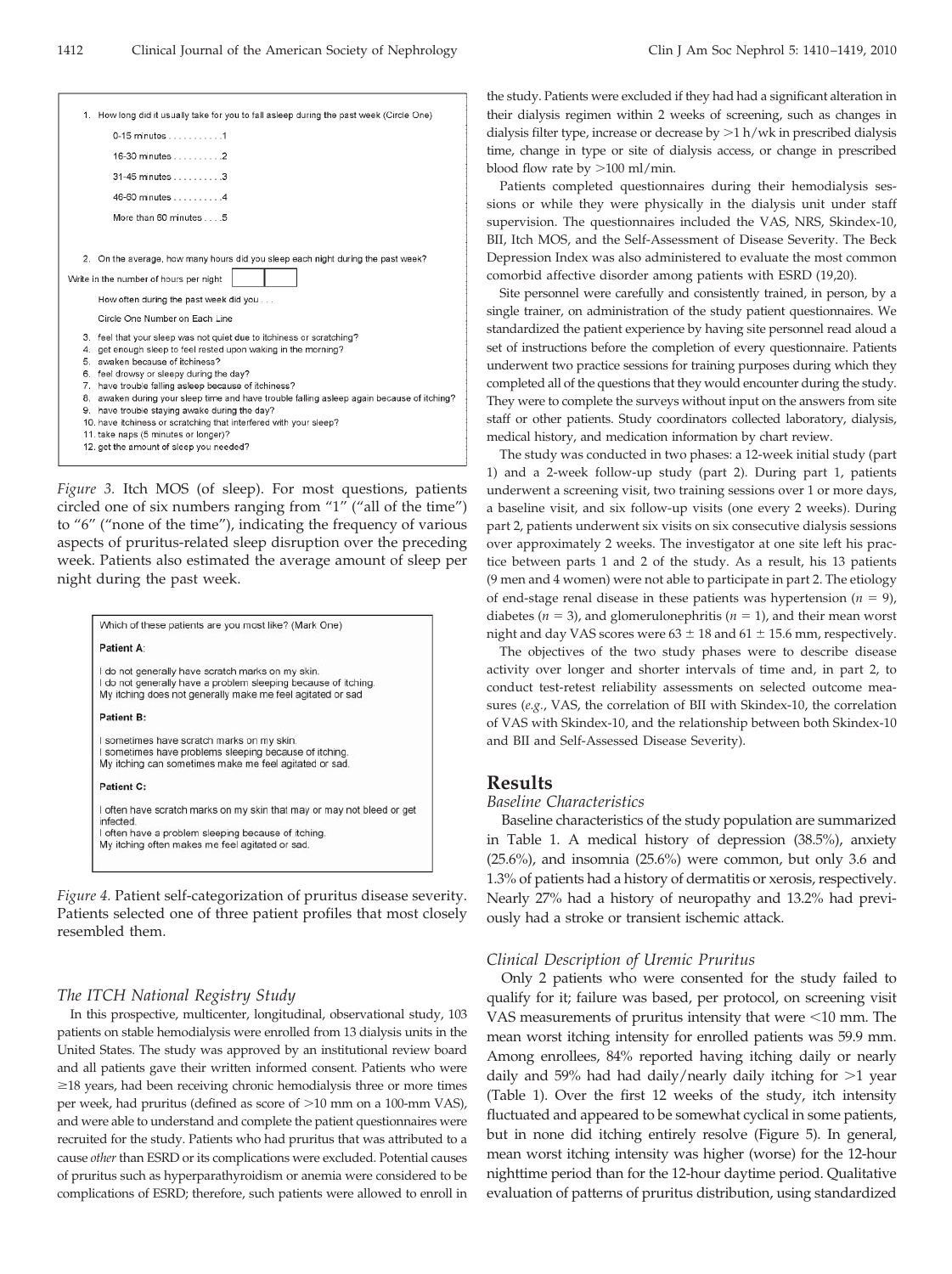## *Table 1.* Demographics and baseline characteristics ( $n = 103$ )

| <b>Baseline Characteristics</b>            | Mean (SD)<br>or $n \ (\%)$ |
|--------------------------------------------|----------------------------|
| Age                                        | 56 (14.2)                  |
| Gender (% male)                            | 53 (52%)                   |
| Race                                       |                            |
| Caucasian                                  | 32 (31.4%)                 |
| African American                           | 68 (66.7%)                 |
| other                                      | $2(2.0\%)$                 |
| Etiology of ESRD <sup>a</sup>              |                            |
| hypertension                               | 41 (40.2%)                 |
| diabetes                                   | 48 (47.1%)                 |
| glomerulonephritis                         | $6(5.9\%)$                 |
| cystic kidney disease                      | $3(2.9\%)$                 |
| urologic                                   | $\theta$                   |
| other                                      | 12 (11.8%)                 |
| Years of ESRD                              | 4.1(3.0)                   |
| Years on hemodialysis                      | 4.2(2.9)                   |
| No. years of itching daily/nearly daily    |                            |
| not daily/nearly daily                     | 15 (14.6%)                 |
| $<$ 1 year                                 | 27 (26.2%)                 |
| 1 to 5 years                               | 43 (41.7%)                 |
| $>5$ years                                 | 18 (17.5%)                 |
| Oral antihistamines (over the counter)     | 20 (19.4%)                 |
| Oral antihistamines (prescribed)           | 13 (12.3%)                 |
| IV antihistamines                          | $8(7.8\%)$                 |
| Topical antihistamines                     | $0(0\%)$                   |
| Gabapentin                                 | 14 (13.6%)                 |
| Topical corticosteroids                    | $3(2.9\%)$                 |
| IV or oral corticosteroids                 | $4(3.9\%)$                 |
| Naltrexone                                 | $1(1\%)$                   |
| Topical tacrolimus                         | 0                          |
| <b>UVB</b> treatment                       | 0                          |
| Antidepressants                            | 29 (8.1%)                  |
| Anti-anxiolytics/sedatives                 | 24 (23.8%)                 |
| Opiods and opioid combination <sup>b</sup> | 38 (36.9%)                 |
| Nonprescription sleep aid                  | $2(1.9\%)$                 |

<sup>a</sup>More than one primary etiology was reported for several patients.

**Excluding naltrexone.** 

body diagrams, revealed that 83% of patients had itching over large, discontinuous, nondermatomal regions of skin with striking bilateral symmetry (Figure 6). Even where affected areas changed markedly from baseline to week 12, bilateral symmetry was preserved. Pruritus distribution was highly variable from patient to patient, whereas manifestation of mirror symmetry was an attribute they had in common.

Demographic factors such as race, years of ESRD, and etiology of renal failure did not distinguish patients as to greater or lesser severity of UP. Laboratory measures such as calcium-phosphate product, parathyroid hormone levels, hemoglobin, and dialysis adequacy, as estimated by Kt/V, also were similar across severity types. However, a significant effect of age was observed; patients categorizing themselves as severity types B or C were, on average, 10 years younger than those categorizing themselves as type A (Table 2).

Both the self-categorization of disease severity and VAS measures of itching intensity were associated with lower HR-QOL in all domains measured: sleep, mood/emotional distress, and social functioning/work (Tables 3 and 4). Nearly all individual questions within the Skindex-10 and BII HR-QOL instruments as well as total scores were statistically significantly different across categories of VAS and Self-Assessed Disease Severity (Tables 3 and 4). Relatively small increments of VAS (approximately 10 mm) across a wide range of itching intensities (30 to 90 mm) were associated with poorer health-related quality of life measures (Figure 7). Standardized response means (SRM), the ratio between the mean change from baseline score and the SD of the change in the score, are shown in Table 5 for patient groups with 20% or greater VAS worsening and 20% or greater improvement at weeks 4, 8, and 12, compared with baseline. Longitudinally, changes in itching intensity of  $\pm 20\%$  or greater

**Examples of Temporal Patterns of Pruritus Intensity** 



*Figure 5.* Over 12 weeks of follow-up, itch intensity fluctuated and appeared to be cyclical in some patients, although rarely normalizing if the baseline VAS was  $>40$  mm. SCR, screening; BL, baseline; WK, week.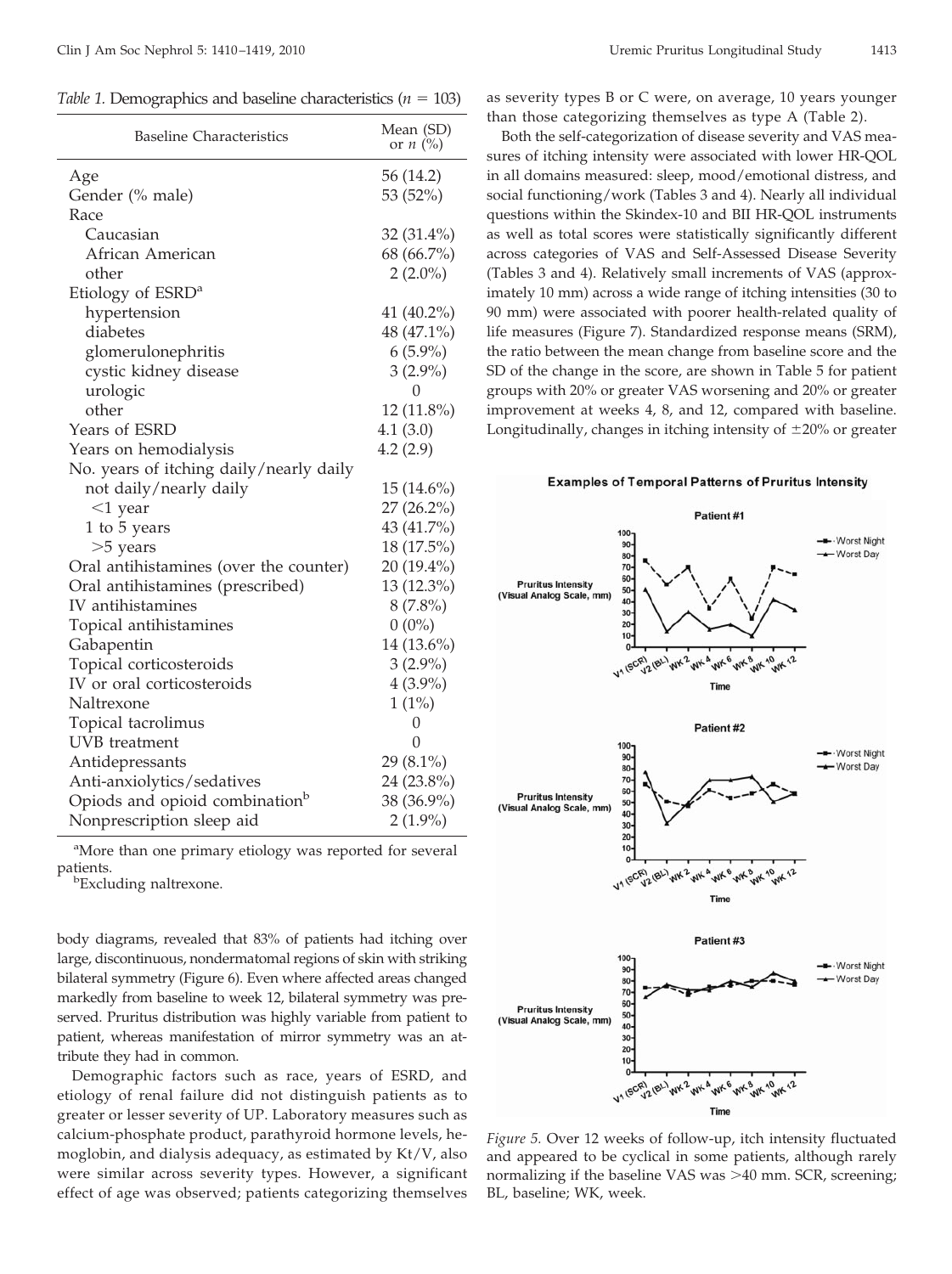

*Figure 6.* Spatial patterns of uremic pruritus. (A) Representative body diagrams from 3 subjects depicting pruritus-affected areas. (B) Pruritus distribution in a single patient at baseline and at week 14 in the study.

| <i>Table 2.</i> Baseline characteristics by patient-assessed disease severity |  |  |  |  |  |  |  |  |  |  |
|-------------------------------------------------------------------------------|--|--|--|--|--|--|--|--|--|--|
|-------------------------------------------------------------------------------|--|--|--|--|--|--|--|--|--|--|

| Characteristic               | A $(n = 35)$ | B $(n = 43)$ | C $(n = 25)$ | $\boldsymbol{P}$ |
|------------------------------|--------------|--------------|--------------|------------------|
| Age (years)                  | 63 (11.7)    | 54 (15.3)    | 53(13.2)     | 0.0048           |
| Gender (% male)              | 57%          | 49%          | 50%          | 0.74             |
| Race $(\% )$                 |              |              |              |                  |
| Caucasian                    | 29%          | $30\%$       | 38%          |                  |
| African American             | 71%          | 67%          | 58%          | 0.69             |
| other                        | $0\%$        | $2\%$        | $4\%$        |                  |
| Years of ESRD                | 3.8(2.3)     | 4.1(3.1)     | 4.7(3.7)     | 0.49             |
| <b>ESRD</b> etiology         |              |              |              |                  |
| diabetes                     | 46%          | 51%          | 42%          | 0.97             |
| hypertension                 | 43%          | 37%          | 42%          |                  |
| Ca X P product $(mg^2/dl^2)$ | 46.2(12.7)   | 51.6 (14.7)  | 48.1(14.6)   | 0.24             |
| PTH $(pg/ml)$                | 359 (221)    | 415 (381)    | 343 (288)    | 0.60             |
| Kt/V                         | 1.61(0.22)   | 1.54(0.37)   | 1.66(0.35)   | 0.29             |
| Hemoglobin $(g/dl)$          | 11.6(1.4)    | 11.9(1.5)    | 11.4(1.5)    | 0.41             |

Data are expressed as means (SD) or percentages. Kt/V is a measure of dialysis adequacy. By the Kt/V method, the means in the A, B, and C groups were as follows: equilibrated  $[1.6, 1.4,$  and  $1.4$ ; single pool  $[1.9, 1.7,$  and  $1.7]$ ; natural log  $[1.8, 1.6,$  and  $1.6]$ ; and unknown [1.7, 1.5, and 1.7].

from baseline were associated with clinically significant changes as indicated by SRMs of  $\geq 0.5$  or less than  $-0.5$  in the Skindex-10 (moderate effect size) and  $\geq$ 0.2 or less than  $-0.2$  in the BII at 4, 8, and 12 weeks.

## *Antipruritic Medication Usage*

Sixty-seven percent of patients were taking medications for pruritus. Those with greater UP severity were somewhat more likely to take medications (56, 74, and 70% in categories A, B,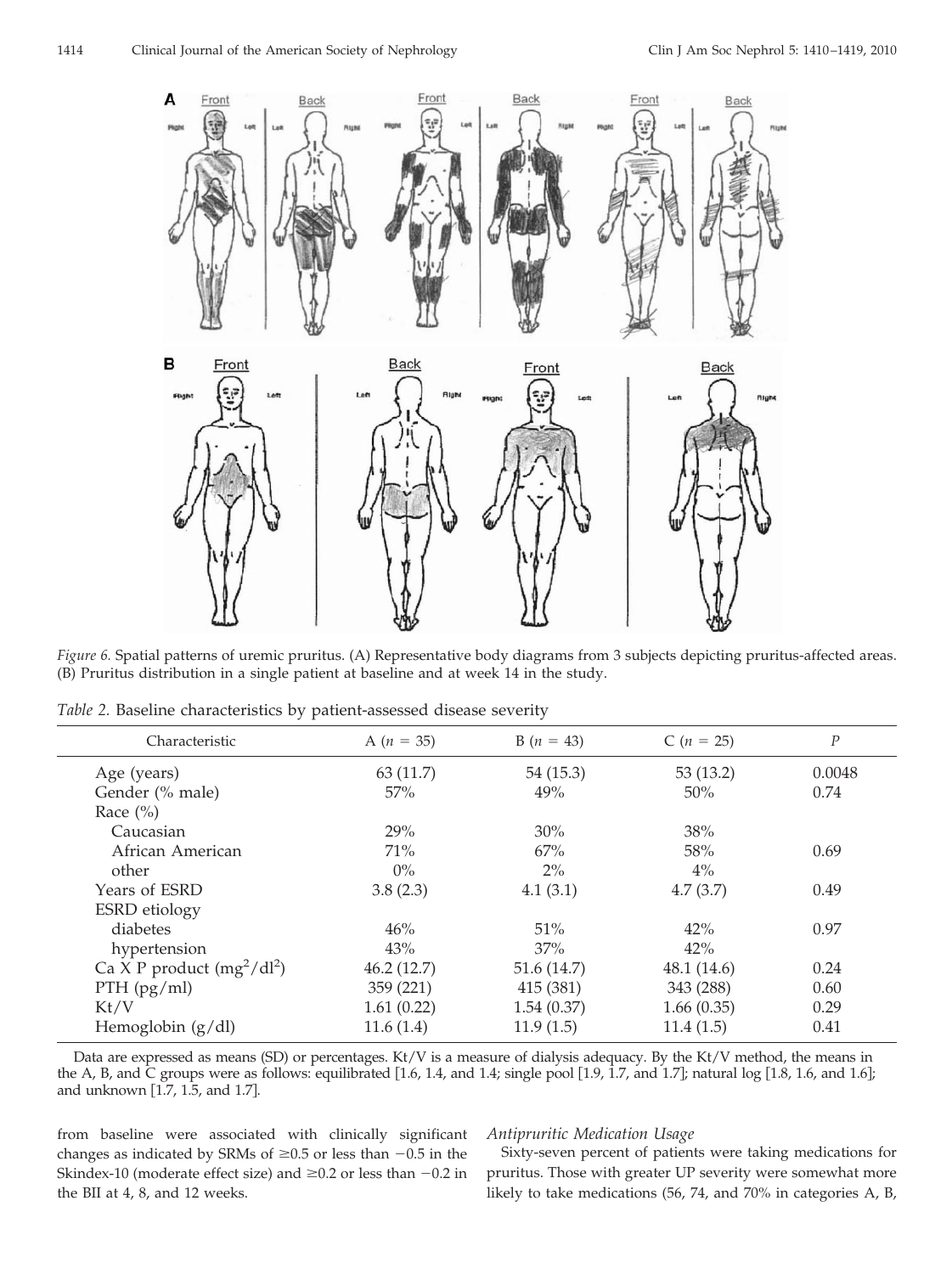## *Table 3.* Baseline burden of disease by patient-assessed disease severity

| Characteristic                                                                                                  | Patient Type A Patient Type B<br>$(n = 35)$ | $(n = 43)$                | Patient Type C<br>$(n = 25)$ | $\boldsymbol{P}$<br>(ANOVA) |
|-----------------------------------------------------------------------------------------------------------------|---------------------------------------------|---------------------------|------------------------------|-----------------------------|
| Itching intensity and level of annoyance                                                                        |                                             |                           |                              |                             |
| worst itch, night (VAS, 0 to 100)                                                                               | 43.2(28.6)                                  | 55.3(20.6)                | 72.5(14.1)                   | < 0.001                     |
| worst itch, day (VAS, 0 to 100)                                                                                 | 41.5(28.6)                                  | 46.7(22.6)                | 62.8(22.3)                   | 0.0058                      |
| worst itch, night (NRS, 0 to 10)                                                                                | 4.5(3.0)                                    | 5.3(2.2)                  | 7.2(2.3)                     | < 0.001                     |
| worst itch, day (NRS, 0 to 10)                                                                                  | 4.5(3.0)                                    | 5.1(2.3)                  | 6.5(2.3)                     | 0.012                       |
| how much do you itch right now? (0 to 10)                                                                       | 2.8(2.5)                                    | 4.1(2.6)                  | 5.5(2.9)                     | < 0.001                     |
| past week, bothered by your itching $(0 \text{ to } 6)^a$                                                       | 2.2(1.6)                                    | 3.1(1.2)                  | 4.5(1.6)                     | < 0.001                     |
| past week, bothered by persistence or recurrence<br>of your itching $(0 \text{ to } 6)^a$                       | 2.2(1.6)                                    | 3.1(1.3)                  | 4.2(1.8)                     | < 0.001                     |
| past week, bothered by the appearance of your                                                                   | 1.7(1.89)                                   | 3.0(1.83)                 | 4.3(1.79)                    | < 0.001                     |
| skin from scratching (0 to $6)^a$                                                                               |                                             |                           |                              |                             |
| Sleep disruption                                                                                                |                                             |                           |                              |                             |
| itching interfered with sleep (0 to 10)                                                                         | 2.6(3.2)                                    | 4.3(2.9)                  | 7.0(3.0)                     | 0.001                       |
| hours of sleep last night                                                                                       | 5.5(2.2)                                    | 4.9(2.2)                  | 4.2(2.2)                     | 0.0032                      |
| hours of sleep lost because of itching                                                                          | 1.0(1.4)                                    | 1.7(1.9)                  | 1.9(1.5)                     | 0.167                       |
| MMOS sleep survey score <sup>b</sup> (10 to 60)                                                                 | 33.3 (14.9)                                 | 47.9 (14.2)               | 58.8 (13.2)                  | < 0.0001                    |
| Mood/emotional distress                                                                                         |                                             |                           |                              |                             |
| past week, bothered by frustration about itching<br>$(0 \text{ to } 6)^c$                                       | 2.3(2.1)                                    | 3.3(1.9)                  | 4.4(1.8)                     | < 0.001                     |
| past week, bothered by being annoyed about your<br>itching (0 to 6) $\textdegree$                               | 2.2(1.9)                                    | 3.8(1.9)                  | 4.6(1.8)                     | < 0.001                     |
| past week, bothered by feeling depressed about<br>your itching $(0 \text{ to } 6)^c$                            | 0.9(1.8)                                    | 1.6(1.5)                  | 3.7(2.0)                     | < 0.001                     |
| past 24 hours, itching interfered with your<br>enjoyment of life (0 to 10)                                      | 1.5(2.8)                                    | 3.0(3.0)                  | 5.5(3.8)                     | < 0.001                     |
| Beck Depression Index total score                                                                               | 8.5(7.0)                                    | 13.3(10.5)                | 23.4 (15.7)                  | < 0.001                     |
| Socialization/work                                                                                              |                                             |                           |                              |                             |
| past week, bothered by feeling embarrassed by<br>your itching $(0 \text{ to } 6)^d$                             | 1.2(1.8)                                    | 1.6(1.8)                  | 3.3(2.1)                     | < 0.001                     |
| past week, bothered by the effects of your itching<br>on interactions with others (0 to 6) <sup>d</sup>         | 0.9(1.6)                                    | 1.8(2.0)                  | 2.9(2.1)                     | < 0.001                     |
| past week, bothered by the effects of your itching<br>on your desire to be with people (0 to $6$ ) <sup>d</sup> | 0.8(1.5)                                    | 1.4(1.7)                  | 3.2(2.1)                     | < 0.001                     |
| past week, bothered by the effect of your itching<br>making it hard to work or do what you enjoy                | 1.2(1.9)                                    | 1.7(1.8)                  | 3.5(2.1)                     | < 0.001                     |
| $(0 \text{ to } 6)^d$                                                                                           |                                             |                           |                              |                             |
| past 24 hours, itching interfered with your normal<br>work $(0 \text{ to } 10)$                                 | 1.5(2.5)                                    | 2.7(2.8)                  | 4.6(3.6)                     | < 0.001                     |
| past 24 hours, itching interfered with your                                                                     | 1.20(2.5)                                   | 1.95(2.3)                 | 4.08(3.3)                    | < 0.001                     |
| relations with other people $(0 \text{ to } 10)$                                                                |                                             |                           |                              |                             |
| Composite scores                                                                                                |                                             |                           |                              |                             |
| Skindex-10 (0 to 60)<br>BII (0 to 50)                                                                           | 16.8(14.0)<br>8.3(12.0)                     | 25.8(13.8)<br>14.9 (11.6) | 39.9 (14.4)<br>27.2(14.0)    | < 0.001<br>< 0.001          |
|                                                                                                                 |                                             |                           |                              |                             |

Data are expressed as means (SD) or percentages. Kt/V is a measure of dialysis adequacy. Continuous variables via ANOVA with *post hoc* analysis of all pairwise comparisons (Tukey).

Skindex-10 disease domain question.

<sup>b</sup>The value is based on the standard MMOS score SLP-9 and is based on data from visit 14 ( $n = 78$ ).

Skindex-10 mood/emotional distress domain question.

d Skindex-10 social functioning domain question.

and C, respectively). All type C patients (representing 25% of the study population) reported that the medications "did not help at all" or only "helped a little," compared with two thirds of type A patients. Consistent with reports of medication ineffectiveness, pruritus intensity was high and associated symptoms were frequent despite medication use among most pa-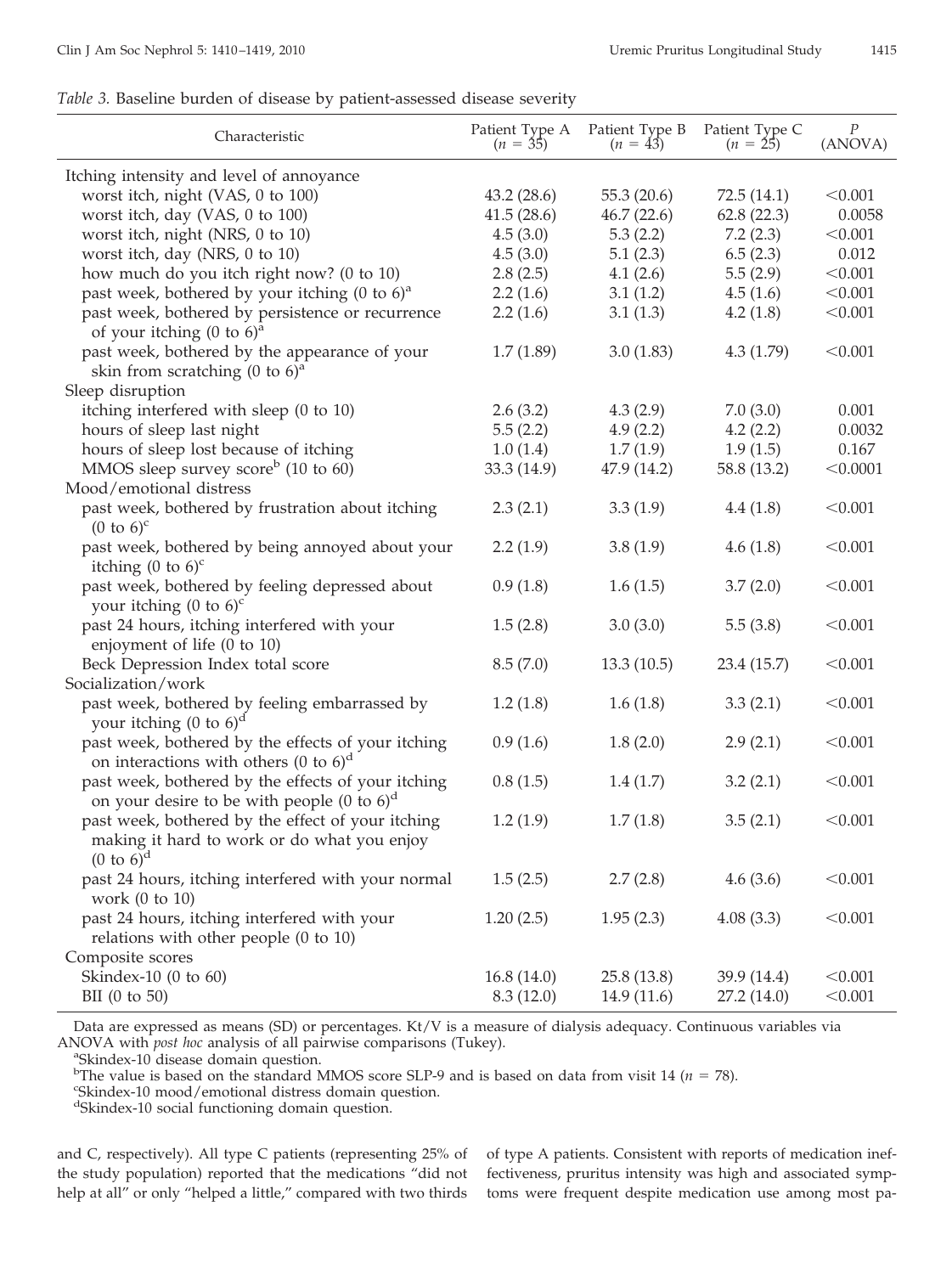## *Table 4.* Baseline burden of disease by pruritus intensity

| Characteristic                                                                                          | $<$ 50 mm  | 51 to 70 mm | $>71$ mm    | $\boldsymbol{P}$<br>(ANOVA) |
|---------------------------------------------------------------------------------------------------------|------------|-------------|-------------|-----------------------------|
| Itching intensity and level of annoyance                                                                |            |             |             |                             |
| worst itch, night (VAS, 0 to 100 mm)                                                                    | 26.7(15.3) | 56.7(31.0)  | 76.1 (41.0) | < 0.001                     |
| worst itch, day (VAS, 0 to 100 mm)                                                                      | 24.6(14.5) | 48.6(18.0)  | 67.4(23.2)  | < 0.001                     |
| worst itch, night (NRS, 0 to 10)                                                                        | 2.8(1.7)   | 5.7(1.8)    | 7.4(2.1)    | < 0.001                     |
| worst itch, day (NRS, 0 to 10)                                                                          | 2.8(1.9)   | 5.5(1.8)    | 6.9(2.2)    | < 0.001                     |
| how much do you itch right now? (0 to 10)                                                               | 2.2(2.3)   | 4.3(2.3)    | 5.2(2.8)    | < 0.001                     |
| past week, bothered by your itching $(0 \text{ to } 6)^a$                                               | 2.7(1.5)   | 3.9(1.4)    | 5.2(1.1)    | < 0.001                     |
| past week, bothered by persistence or recurrence<br>of your itching $(0 \text{ to } 6)^a$               | 2.6(1.7)   | 3.6(1.7)    | 4.8(1.4)    | < 0.001                     |
| past week, bothered by the appearance of your<br>skin from scratching (0 to $6)^a$                      | 1.9(1.9)   | 2.7(2.0)    | 3.7(2.0)    | 0.001                       |
| Sleep disruption                                                                                        |            |             |             |                             |
| itching interfered with sleep (0 to 10)                                                                 | 1.9(2.3)   | 3,9(2.9)    | 6.6(3.1)    | < 0.001                     |
| hours of sleep lost because of itching                                                                  | 0.8(1.1)   | 1.2(2.1)    | 2.2(2.1)    | 0.003                       |
| MMOS sleep survey SLP- $9^b$ (10 to 60)                                                                 | 35.4(15.0) | 45.4(14.6)  | 55.1 (14.6) | < 0.001                     |
| Mood/emotional distress                                                                                 |            |             |             |                             |
| past week, bothered by frustration about itching<br>$(0 \text{ to } 6)^c$                               | 2.2(1.9)   | 2.8(2.0)    | 4.3(1.8)    | < 0.001                     |
| past week, bothered by being annoyed about your<br>itching $(0 \text{ to } 6)^c$                        | 2.3(1.9)   | 3.1(2.1)    | 4.5(1.6)    | < 0.001                     |
| past week, bothered by feeling depressed about                                                          | 0.93(1.4)  | 1.8(1.9)    | 2.7(2.3)    | < 0.001                     |
| your itching $(0 \text{ to } 6)^c$<br>past 24 hours, itching interfered with you                        | 1.3(2.0)   | 2.3(2.7)    | 5.1(3.9)    | < 0.001                     |
| enjoyment of life (0 to 10)                                                                             |            |             |             |                             |
| Beck Depression Index total score                                                                       | 10.8(8.9)  | 12.7(11.5)  | 17.7(14.3)  | 0.04                        |
| Socialization/work                                                                                      |            |             |             |                             |
| past week, bothered by feeling embarrassed by<br>your itching (0 to 6) <sup>d</sup>                     | 0.93(1.5)  | 1.8(1.8)    | 2.7(2.3)    | < 0.001                     |
| past week, bothered by the effects of your itching<br>on interactions with others (0 to 6) <sup>d</sup> | 0.7(1.3)   | 2.0(2.0)    | 2.4(2.2)    | < 0.001                     |
| past week, bothered by the effects of your itching<br>on your desire to be with people                  | 0.6(1.3)   | 1.5(1.7)    | 2.5(2.1)    | < 0.001                     |
| $(0 \text{ to } 6)^d$                                                                                   |            |             |             |                             |
| past week, bothered by the effect of your itching<br>making it hard to work or do what you enjoy        | 0.7(1.2)   | 1.5(1.6)    | 3.3(2.3)    | < 0.001                     |
| $(0 \text{ to } 6)^c$                                                                                   |            |             |             |                             |
| past 24 hours, itching interfered with your normal<br>work $(0 \text{ to } 10)$                         | 1.0(1.5)   | 2.0(2.3)    | 4.7(3.6)    | < 0.001                     |
| past 24 hours, itching interfered with your<br>relations with other people $(0 \text{ to } 10)$         | 0.7(1.3)   | 1.8(2.4)    | 3.6(3.3)    | < 0.001                     |
| Composite scores                                                                                        |            |             |             |                             |
| Skindex-10 (0 to 60)                                                                                    | 15.0(12.2) | 24.4(15.1)  | 35.6 (14.3) | < 0.001                     |
| BII (0 to 50)                                                                                           | 6.3(7.7)   | 12.6(11.0)  | 24.9 (14.5) | < 0.001                     |

Data are expressed as means (SD) or percentages. Kt/V is a measure of dialysis adequacy. Continuous variables via ANOVA with *post hoc* analysis by all pairwise multiple comparison (Tukey).

Skindex-10 disease domain question.

<sup>b</sup>The value is based on the standard MMOS score SLP-9 and is based on data from visit 14 ( $n = 62$ ).<br>
"Skinday-10 mood (emotional distress domain question

Skindex-10 mood/emotional distress domain question.

d Skindex-10 social functioning domain question.

tients. For example, among type C patients, 70% took pruritus medications; their mean worst nighttime VAS score was 72.5 mm, 93% had daily or nearly daily itching, and itching was constant in 37%. Among the type C patients who were not taking pruritus medications, 100% cited "nothing works" as the reason, compared with  $\leq 8.3\%$  of untreated type A patients.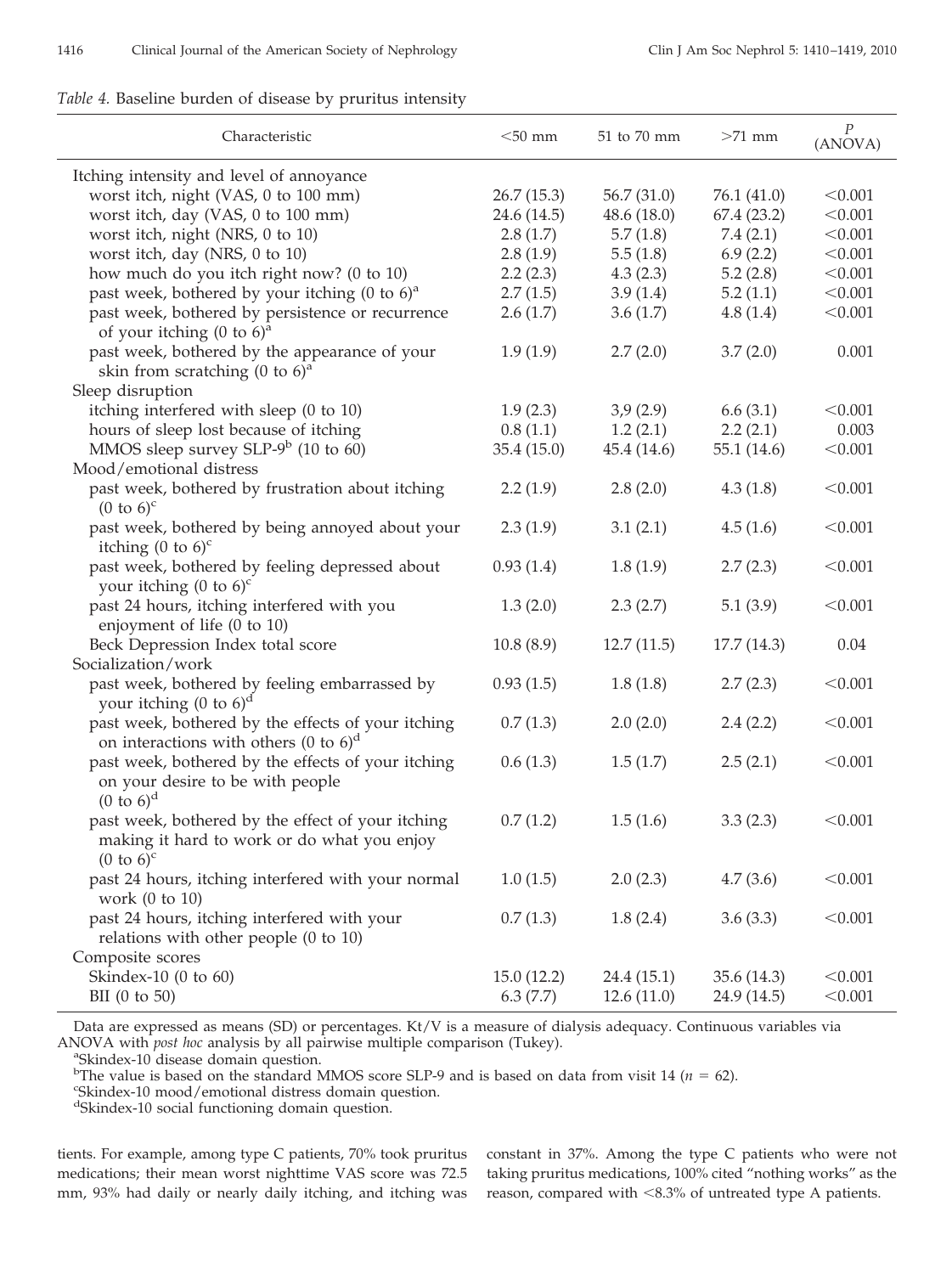

*Figure 7.* Quality of life decrements with incremental increases in pruritus intensity (VAS). Linear relationship between 10-mm incremental increases in the visual analogue scale score between 30 and 80 mm and quality of life decrements on the Skindex-10 and Brief Itching Inventory.

#### *Instrument Validation*

**VAS and NRS.** We tested both the VAS and NRS scales to determine if dialysis patients would be able to better understand and use scales labeled with tick marks and numbers, as with the NRS, compared with those without such markings, as with the VAS. We found that after we were trained on both instruments, VAS and NRS results correlated highly and in a reproducible manner over time: The  $R^2$  ranged from 0.76 to 0.91 for worst day or night itching intensity score at baseline and weeks 4, 8, and 12. The measures of pruritus intensity were positively associated with the self-categorization of UP severity (Table 3). These relationships were maintained over time (data not shown). Mean worst itching intensity was also reproducibly associated with sleep loss using two different measures, the Itch MOS and the sleep question from the BII. Higher mean worst itching intensity was also associated with higher (worse)

Skindex-10 and BII total scores, and with a higher Beck Depression Index score (Table 4). Changes in scores of  $\pm 20\%$  or greater from baseline VAS were associated with 3- to 12-point changes on the Skindex-10 and BII total scores, with SRMs averaging  $\geq$ 0.5 or less than  $-0.5$ , considered a clinically significant difference for HR-QOL measures in general (Table 5) (21,22).

In part 2 of the study, in which night and day VAS measurements were taken on two adjacent dialysis sessions, 2 days apart, the test-retest reliability (correlation coefficients 0.52 to 0.62) were relatively high, particularly in light of the expected variability of itching from day to day, supporting correlations test-retest reliability of the scale.

**Skindex-10 and Brief Itching Inventory.** Despite the different recall period in the Skindex-10 (1 week) and BII (24 hours), the agreement and correlation between these two measures that evaluate similar phenomena was high, showing convergent validity. Moreover, the relationships between the Skindex-10 and BII were consistent over time: The  $R^2$  values at visits when these measurements were taken (the baseline and weeks 4, 8, and 12 visits) ranged from 0.67 to 0.74 (data not shown).

We found that both the Skindex-10 and BII were able to predict phenomenologically similar aspects of pruritus measured with different instruments. For example, the disease domain questions of the Skindex-10 and total Skindex-10 score were both associated with pruritus intensity as measured by the VAS at baseline and across multiple time points, as well as Self-Assessed Disease Severity (*e.g.*, A, B, or C categorization) (Tables 3 and 4).

Similarly, the three mood/emotional distress questions from the Skindex-10 and the BII predicted self-assessed disease severity. Results of these questions also mimicked the pattern of responses on the Beck Depression Index, previously validated for use in patients with ESRD (19) (Tables 3 and 4). Additionally, both the Skindex mood and social functioning domains were associated with established medical diagnoses of depres-

*Table 5.* Responsiveness of HR-QOL measures to changes in uremic pruritus intensity

|                  | Change from Baseline to Weeks 4, 8, and 12 in HR-QOL Scores |                       |                      |                       |  |
|------------------|-------------------------------------------------------------|-----------------------|----------------------|-----------------------|--|
|                  | BII                                                         |                       | Skindex-10           |                       |  |
|                  | VAS $\geq$ 20% Worse                                        | VAS $\geq$ 20% Better | VAS $\geq$ 20% Worse | VAS $\geq$ 20% Better |  |
| Week 4           |                                                             |                       |                      |                       |  |
| $\boldsymbol{n}$ | 10                                                          | 23                    | 10                   | 23                    |  |
| mean (SD)        | $-3.7(9.1)$                                                 | 6.7(11.0)             | $-3.2$ (8.0)         | 9.0(11.1)             |  |
| <b>SRM</b>       | $-0.40$                                                     | 0.61                  | $-0.40$              | 0.81                  |  |
| Week 8           |                                                             |                       |                      |                       |  |
| $\boldsymbol{n}$ | 12                                                          | 15                    | 12                   | 15                    |  |
| mean $(SD)$      | $-4.5(14.7)$                                                | 6.5(12.8)             | $-6.1(5.7)$          | 12.5(16.1)            |  |
| <b>SRM</b>       | $-0.31$                                                     | 0.51                  | $-1.1$               | 0.78                  |  |
| Week 12          |                                                             |                       |                      |                       |  |
| $\boldsymbol{n}$ | 20                                                          | 18                    | 20                   | 18                    |  |
| mean $(SD)$      | $-5.3(12.3)$                                                | 5.9(14.5)             | $-5(8.7)$            | 9.0(15.5)             |  |
| <b>SRM</b>       | $-0.43$                                                     | 0.41                  | $-0.58$              | 0.58                  |  |

SRM is the mean change from baseline/standard deviation (SD) of the change in the score.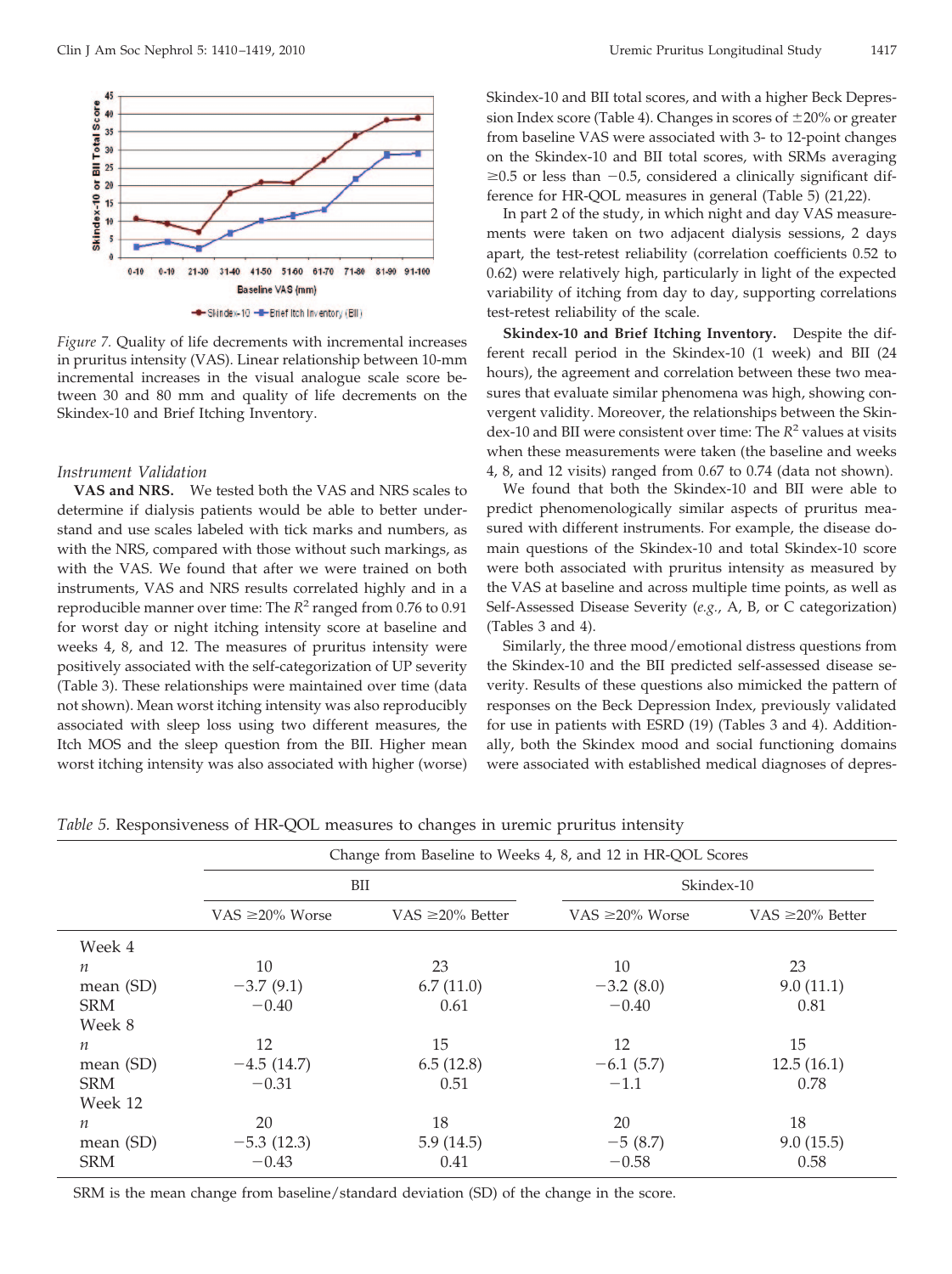sion, as derived from medical records. Diagnoses of depression among types A, B, and C were 18, 42, and 71%, respectively  $(P < 0.05)$ ; their composite scores on the Skindex mood domain were 5.2, 8.6, and 12.6, respectively  $(P < 0.0001)$  and their composite scores on the Skindex social functioning domain were 4.0, 6.6, and 12.9 ( $P < 0.0001$ ), respectively. Use of medications specifically for treatment of depression (excluding antidepressants given for indications other than depression, *e.g.*, neuropathic pain) was 30 to 200% greater in type C patients compared with those with lesser pruritus disease severity at various time points in the study. Interference by itching on mood and social functioning reported on the BII followed a similar pattern (Tables 3 and 4).

**Itch MOS and Sleep Question from Brief Itching Inventory.** Sleep disruption due to itching, assessed both by the Itch MOS composite score and the sleep interference question from the BII, were significantly associated with the Self-Assessed Disease Severity and VAS scores (Tables 3 and 4). Type C patients and those with a baseline VAS  $>70$  mm estimated losing a mean of 1.9 and 2.2 hours of sleep, respectively, in the previous night because of itching (Tables 3 and 4).

# **Discussion**

We conducted the first longitudinal natural history study of uremic pruritus. Results of a large, multinational cross-sectional study indicated that approximately 42% of patients with ESRD on hemodialysis suffer from moderate or extreme pruritus (1). Corroborating and extending these data, we have documented the unremitting, refractory nature of UP and the reported persistence of this condition over years. We found that both the intensity of the pruritus and Self-Assessed Disease Severity were strongly associated with diminished HR-QOL in multiple domains, including mood, sleep, and social relations. There was a high degree of concordance across multiple measures and instruments that were maintained over time. Although confounding of HR-QOL results by the influence of comorbid conditions cannot be excluded, the Skindex-10, BII, and Itch MOS asked specifically about the effects of *itching* on various domains, establishing patient-assessed causality. Spatial distribution of pruritus indicated the involvement of large, nondermatomal areas with striking mirror symmetry. Expanding on the work of prior studies (16,20,21), we have reported for the first time that distribution of pruritus can change markedly over time in individuals, and yet bilateral symmetry is maintained. These findings point to a prominent central neurogenic component to UP which deserves further exploration.

The VAS, Skindex-10, BII, Itch MOS, and Self-Assessed Disease Severity used in this study proved to be reliable and valid patient-reported outcome measures for UP. The Self-Assessed Disease Severity instrument in which study patients identified themselves as "most like" patient type A, B, or C was highly associated with all measures of HR-QOL and pruritus intensity. The Self-Assessed Disease Severity measurement is a simple way to operationalize patients' perceptions of their functional limitations in key domains. Because it so easy to understand and can be administered in  $\leq 1$  minute, it is a useful clinical tool for identifying dialysis patients whose UP is adversely affecting their quality of life. For patients undergoing treatment, either the VAS or numerical rating scale can be used to quantify pruritus intensity reliably and chart changes in intensity.

The potential limitations of this study include an over-representation of African Americans (68%) relative to their actual proportions in the dialysis population (23). Additionally, although the study was conducted at 13 dialysis units, the majority of the units were in the southeastern United States and therefore not geographically representative of the entire country. Although old age may be associated with pruritus, to be able to generalize the study to the real world dialysis population, elderly patients were included in the study.

It is well known that dialysis patients have a poor quality of life, in part because of a high symptom burden (22). The significant effect of uremic pruritus on sleep, mood, and social functioning demands our attention and underscores the importance of efforts to improve treatment for this serious complication of ESRD. With the instruments described, we hope to facilitate clinical evaluation, management, clinical investigation, and development of effective remedies.

# **Disclosures**

None.

#### **References**

- 1. Pisoni RL, Wikstrom B, Elder SJ, Akizawa T, Asano Y, Keen ML, Saran R, Mendelssohn DC, Young EW, Port FK: Pruritus in haemodialysis patients: International results from the Dialysis Outcomes and Practice Patterns Study (DOPPS). *Nephrol Dial Transplant* 21: 3495–3505, 2006
- 2. Ikoma A, Rukwied R, Stander S, Steinhoff M, Miyachi Y, Schmelz M: Neurophysiology of pruritus: Interaction of itch and pain. *Arch Dermatol* 139: 1475–1478, 2003
- 3. Bhaduri S, Mathur V, Fellmann J, Rosen, D: Uremic pruritus patients: A national survey of sleep and mood disruptions [Abstract]. *Am J Kidney Dis* 49: B31, 2007
- 4. Dar NR, Akhter A: Clinical characteristics of uremic pruritus in patients undergoing haemodialysis. *J Coll Physicians Surg Pak* 16: 94 –96, 2006
- 5. Szepietowski JC, Szepietowski T, Reich A: Efficacy and tolerance of the cream containing structured physiological lipids with endocannabinoids in the treatment of uremic pruritus: A preliminary study. *Acta Dermatovenerol Croat* 13: 97–103, 2005
- 6. Chen YC, Chiu WT, Wu MS: Therapeutic effect of topical gamma-linolenic acid on refractory uremic pruritus. *Am J Kidney Dis* 48: 69 –76, 2006
- 7. Manenti L, Vaglio A, Costantino E, Danisi D, Oliva B, Pini S, Prati E, Testori A: Gabapentin in the treatment of uremic itch: An index case and a pilot evaluation. *J Nephrol* 18: 86 –91, 2005
- 8. Okada K, Matsumoto K: Effect of skin care with an emollient containing a high water content on mild uremic pruritus. *Ther Apher Dial* 8: 419 – 422, 2004
- 9. Legroux-Crespel E, Cledes J, Misery L: A comparative study on the effects of naltrexone and loratadine on uremic pruritus. *Dermatology* 208: 326 –330, 2004
- 10. Pauli-Magnus C, Mikus G, Alscher DM, Kirschner T, Nagel W, Gugeler N, Risler T, Berger ED, Kuhlmann U, Mettang